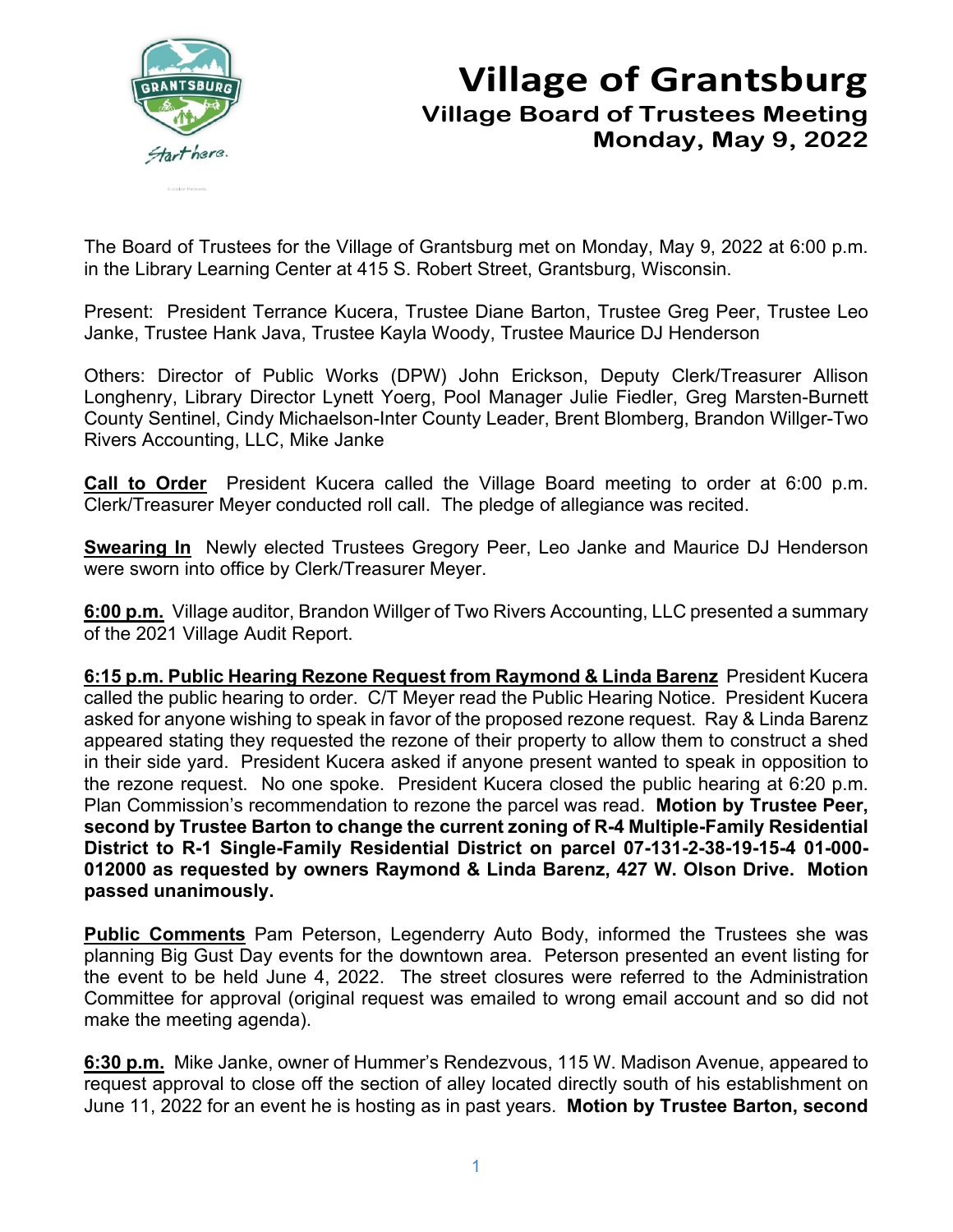**by Trustee Woody to approve the request received from Mike Janke to close off the section of alley located directly south of his establishment from 12:00 p.m. to 9:00 p.m. on June 11, 2022 for the annual Squirrel's event. Motion passed unanimously.**

**Correspondence** Included in the Board packets for their review: Burnett County Administration newsletter; Golf financials-January to March; Burnett County Agricultural Society Fair property report. There were no questions on correspondence.

**Minutes** President Kucera asked if there were any changes, corrections or additions to the presented minutes from the following 2022 meeting: April 11<sup>th</sup> Recreation Committee; April 11<sup>th</sup> Village Board; April 28<sup>th</sup> Personnel Committee; April 28<sup>th</sup> Special Village Board/Organizational Meeting; May 4<sup>th</sup> Administration Committee. No changes, corrections or additions were proposed. **Minutes were accepted as presented.**

## **BOARD, STAFF and COMMITTEE REPORTS**

**Public Works** DPW Erickson gave his report informing the Board of various tasks completed by the Village crew in the last month including preparing the Swimming Pool for a June opening. Trustee Peer asked DPW Erickson about the geese stencils on the streets, that show the route to Crex Information Center, needing repainting. Friends of Crew paid for the stencil paintings in the past. Mike Janke and President Kucera volunteered to split the cost of repainting the geese stencils. DPW Erickson requested approval to purchase a new pool heater for \$15,346 with an expected delivery of 10 to 12 weeks. The new heater would fit in the existing space and replace the failing heater. **Motion by President Kucera, second by Trustee Woody to table DPW Erickson's request to purchase a new pool heater, obtain more quotes and present to the Recreation Committee for recommendation to the Village Board. Motion passed unanimously.**

**Police** Trustee Peer reported talking with Police Chief Wald who is willing to work beyond the June  $10<sup>th</sup>$  date given as a last working day, if needed.

**Clerk/Treasurer** C/T Meyer provided a list of license and permits issued since the last meeting and the cash report showing a checking account balance of \$93,382.33 after all vouchers are paid. C/T Meyer asked if authority could be given to the Administration Committee to approve the street closures requested by Pam Peterson for Big Gust Days. **Motion by Trustee Woody, second by Trustee Peer to authorize the Administration Committee to approve the street closure requests from Pam Peterson for Big Gust Days on June 4, 2022. Motion passed unanimously.**

**Library** 1) Lynett Yoerg, Library Director went thru the monthly Library report showing April 2022 activity and programs and upcoming May programs.

**Fire Association** Trustee Barton presented minutes from the April 18, 2022 Grantsburg Fire Association meeting.

**Ambulance** Trustee Peer informed the Board the new ambulance contract with North Memorial